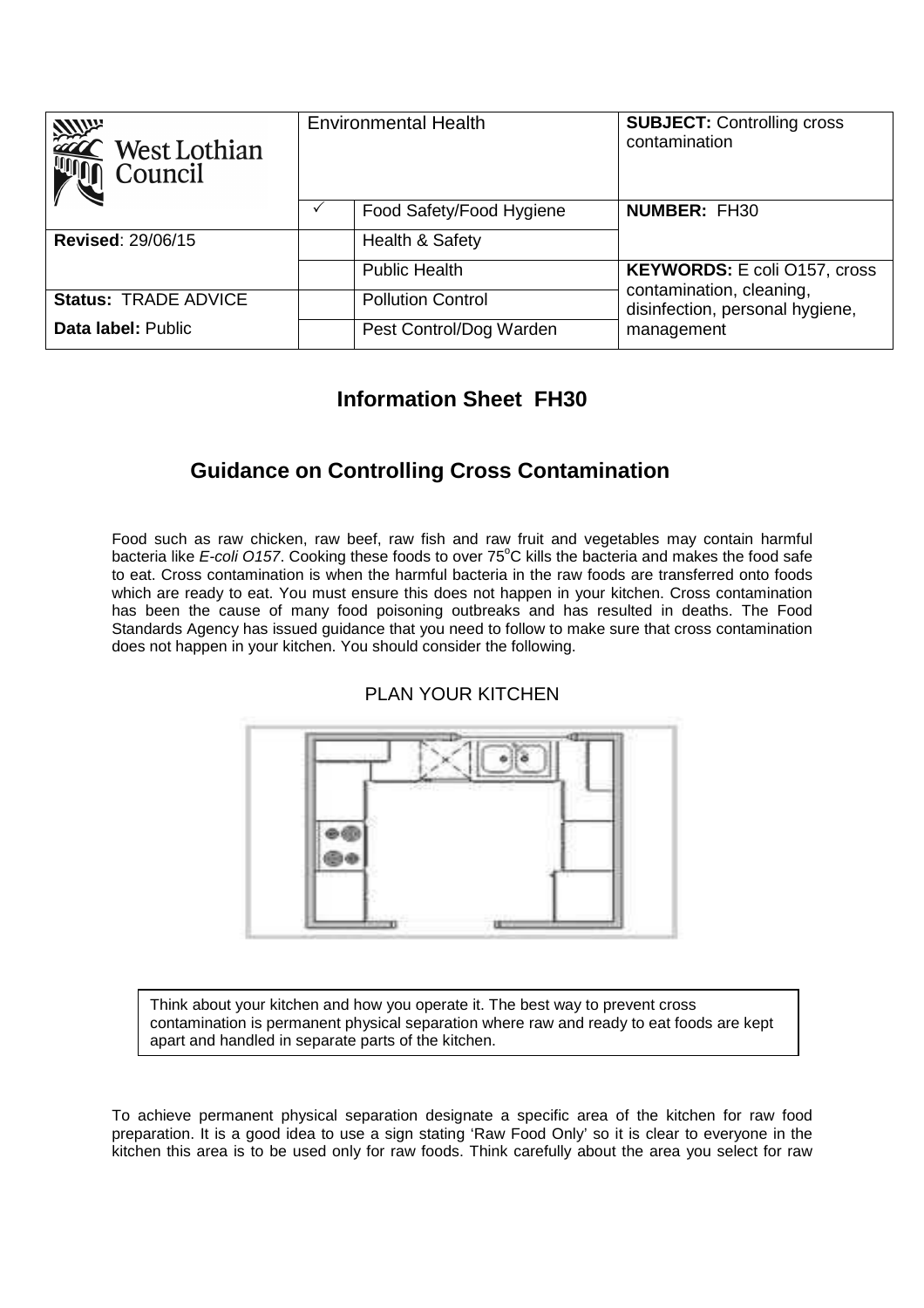preparation so that the flow of the kitchen operation is sensible and no ready to eat foods will pass through the raw preparation area.



In small kitchens it is not always practical to achieve permanent physical separation. In these circumstances temporary physical separation can be used. Temporary physical separation is where an area of the kitchen is used for raw preparation. Ready to eat foods are kept away from this area whilst this preparation is being carried out. Once the raw preparation has finished the area is cleaned and disinfected before the area is used for ready to eat foods.

### EQUIPMENT

Use separate equipment for raw and ready to eat foods. Colour coding can help you with this. Keep the equipment (knives, chopping boards etc.) used for raw foods in the raw preparation area. Keep the equipment used for ready to eat foods away from the raw food preparation area.

Use separate refrigerators and freezers for raw and ready to eat food. If this is not possible store ready to eat foods on the upper shelves of the refrigerator or freezer and raw foods on the lower shelves. Always keep foods covered to prevent the risk of contamination.



Plastic containers are difficult to clean and disinfect. It is not possible to adequately disinfect containers using chemicals and therefore you should not use the same containers for storing raw and ready to eat foods even if you have cleaned them between uses. It is advisable to use different type or style of containers to ensure they do not get mixed up. It is permitted to use the same containers if you use adequate thermal disinfection between uses.

## CLEANING AND DISINFECTION

The most effective method of disinfection is to use heat. Commercial dishwashers are effective as they use chemicals and heat to both clean and disinfect equipment. If you do not use a dishwasher you can use a double sink for cleaning and disinfection.



Four step cleaning method:

- 1. Clean equipment in sink with appropriate amount of detergent
- 2. Rinse in clean water
- 3. Disinfect in sink with appropriate amount of disinfectant for appropriate contact time

Allow to air dry or use a clean towel for drying

4. Rinse in clean water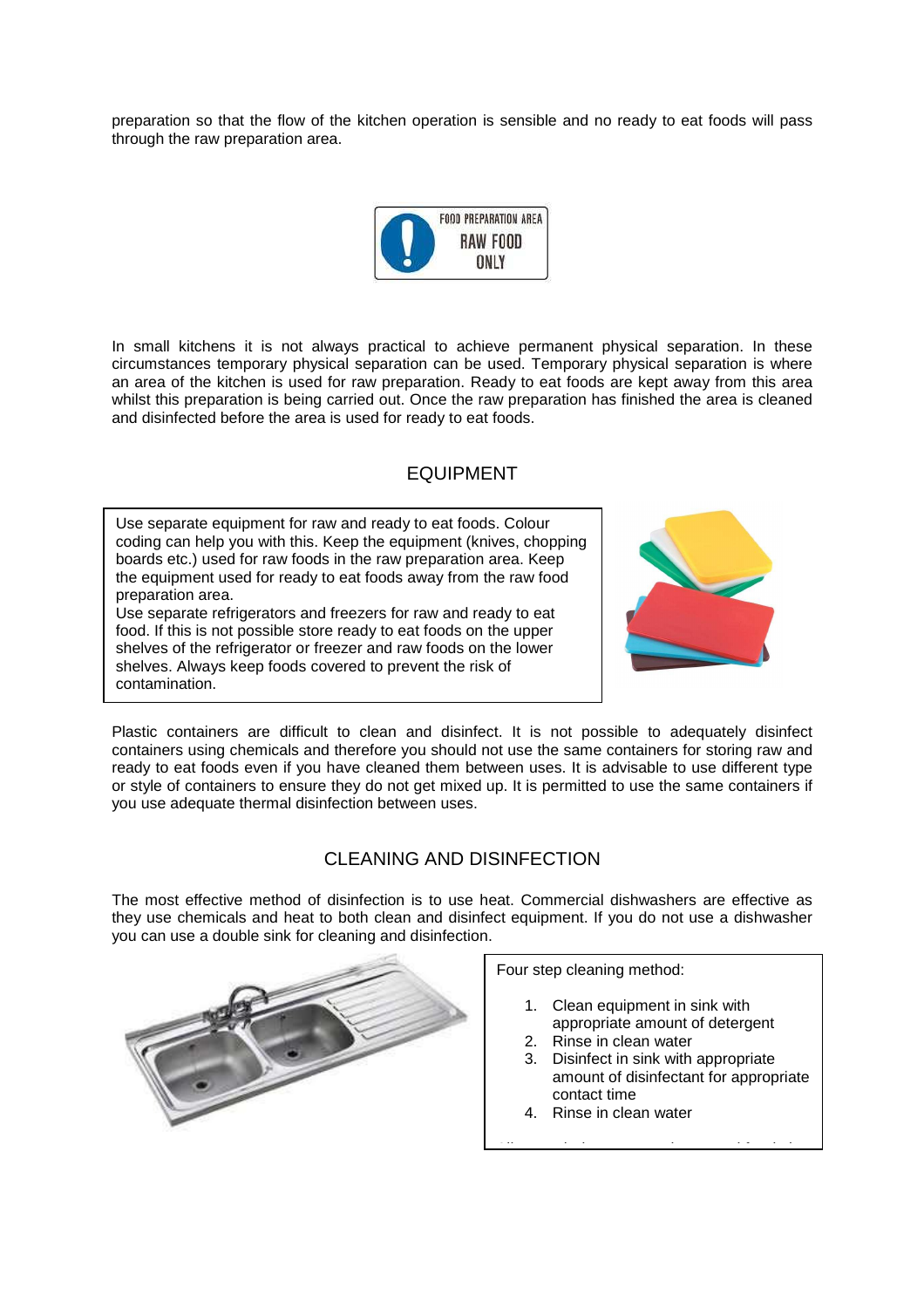You must keep your kitchen clean. Cleaning refers to the removal of dirt, debris and grease. A detergent and hot water is generally used for cleaning. Disinfection is the process where harmful bugs are killed. Disinfection should take place after cleaning. You must use chemicals that meet the British Standards –

BS EN 1276: 1997 BS EN 1276: 2009 BE EN 13697:2001

.

ensure they meet the relevant standards. A ils<br>that comply with the standards is available at: Check the labels or with the supplier of your chemicals to ensure they meet the relevant standards. A list of chemicals www.disinfectant-info.co.uk



Use separate cloths for the raw preparation area and other parts of the kitchen. This can be achieved by using single use only cloths and disposing of them after each clean or having colour coded cloths where different colours are used in the raw preparation area from the rest of the kitchen. Clean first using a detergent to remove the dirt that can be seen. Rinse with clean hot water. Then disinfect using an appropriate chemical to kill the bacteria that cannot be seen. You may need to rinse after this stage. Always follow the instructions provided with the cleaning chemicals including the correct dilution rate and contact time.

### PERSONAL HYGIENE

The most common way for cross contamination to occur is by a person handling raw food and then handling ready to eat food. To prevent cross contamination you must wash your hands after handling raw foods and before handling ready to eat foods.

Wash your hands using the designated wash hand basin. Use liquid hand wash soap and warm running water. Always dry your hands after washing. Use the correct hand washing technique, shown below.



If you use gloves or tongs, never use the same gloves or tongs for both raw and ready to eat foods. Remember gloves are not a replacement for hand washing. Always wear clean protective clothing when working in the kitchen.